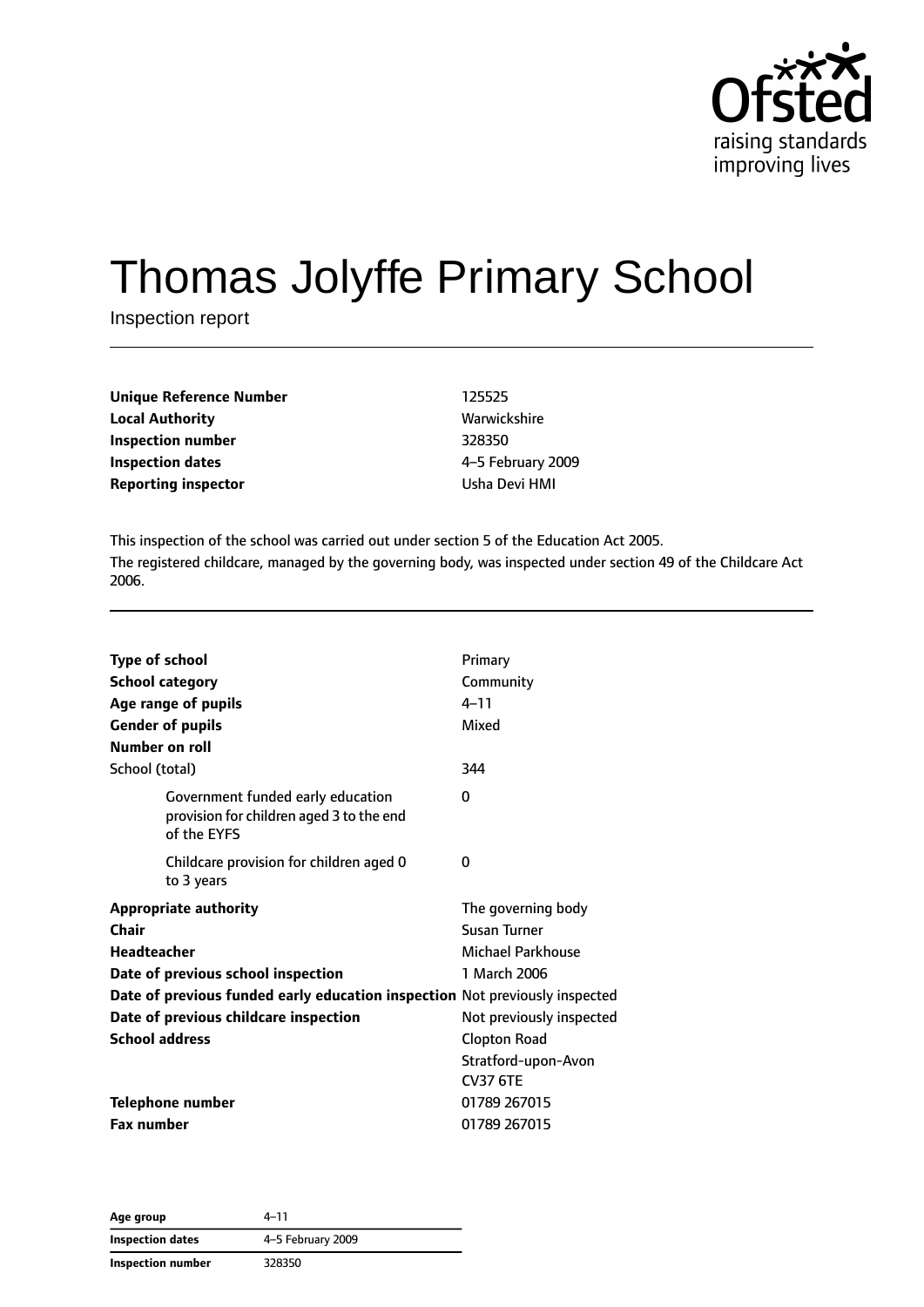.

<sup>©</sup> Crown copyright 2009

Website: www.ofsted.gov.uk

This document may be reproduced in whole or in part for non-commercial educational purposes, provided that the information quoted is reproduced without adaptation and the source and date of publication are stated.

Further copies of this report are obtainable from the school. Under the Education Act 2005, the school must provide a copy of this report free of charge to certain categories of people. A charge not exceeding the full cost of reproduction may be made for any other copies supplied.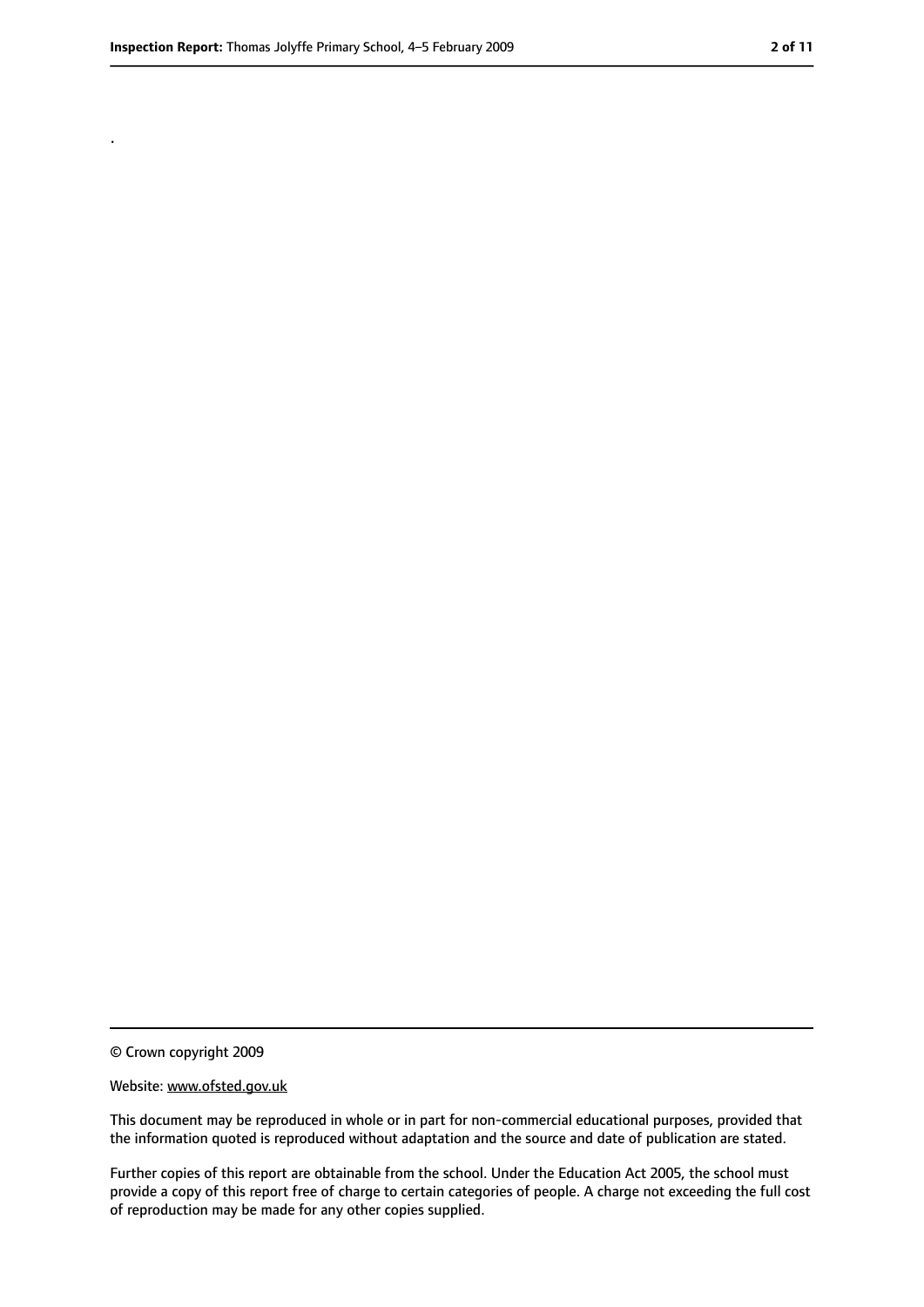# **Introduction**

The inspection was carried out by one of Her Majesty's Inspectors and two Additional Inspectors.

## **Description of the school**

Thomas Jolyffe is a larger-than-average primary school situated in a residential area to the north of Stratford-upon-Avon. The majority of pupils are White British with the remainder from different minority ethnic groups. The proportion of pupils whose first language is believed not to be English and those eligible for free school meals is below the national average. Since the last inspection, the percentage of pupils on the school's register of special educational needs hasincreased and is now above the national average. The Early Years Foundation stage comprises two Reception classes. There is a privately run nursery on the school site. This facility was separately inspected. The school has received the Silver Eco Award, Active Mark and Healthy Schools Status in recognition of its work.

Since the previous inspection in 2006, there have been four headteachers or acting headteachers. Governors appointed a new deputy headteacher in April 2007. During the 2008 autumn term, the deputy headteacher was absent and a seconded headteacher and deputy headteacher joined the school for the first half term. In the second half term, the seconded deputy headteacher became acting headteacher and governors appointed an acting deputy headteacher. The current acting headteacher joined the school in January 2009. The governors have appointed a new headteacher who is expected to join the school this April. A new chair of governors was appointed in July 2008. Since 2006, governors have appointed seven new classroom teachers. After two years of high turnover, staffing has now stabilised.

## **Key for inspection grades**

| Grade 1 | Outstanding  |
|---------|--------------|
| Grade 2 | Good         |
| Grade 3 | Satisfactory |
| Grade 4 | Inadequate   |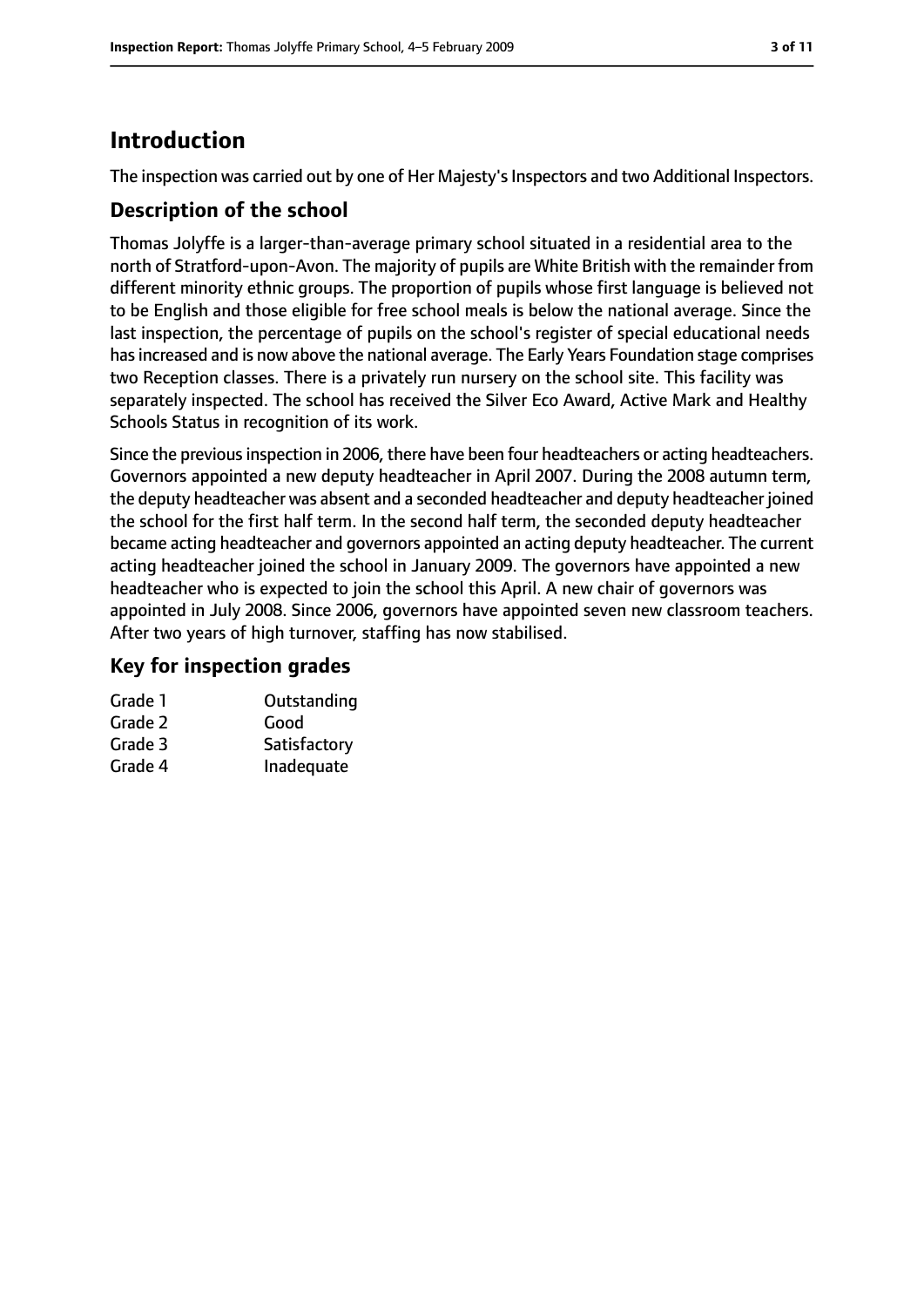## **Overall effectiveness of the school**

#### **Grade: 3**

Thomas Jolyffe is an improving school and its overall effectiveness is satisfactory. Participation in an Intensifying Support Programme has led to improvements in pupils' progress. Following the last inspection, the school went through two years of significant changes in staffing and leadership. This led to inconsistent practice and uneven rates of progress with pupils making less progress than they should. With good support from the local authority, the school has recently improved its provision and introduced a whole-school system for monitoring pupils' achievement. As a consequence, pupils are now making better progress. Inspection evidence shows that children enter the school with performance levels that are in line with those expected for their age. They make satisfactory progress and begin Year 1 with average levels of attainment. Achievement in Key Stages 1 and 2 is satisfactory. There are variations between subjects. Progress in writing, although improved, is not as fast as in reading and mathematics. The satisfactory curriculum does not provide pupils with sufficient opportunities to develop and apply their writing skills. By the time pupils leave the school, standards in reading and mathematics are average. Standards in writing are below average.

The collective leadership and management of the school are satisfactory. The recently appointed acting headteacher has worked effectively with the deputy headteacher to review the school's performance. Their self-evaluation of the school's performance is accurate and correctly identifies strengths and priority areas for development. As a result of effective support from the local authority, the roles of subject leaders, including the Early Years Foundation Stage coordinator, are developing satisfactorily. The acting headteacher has correctly recognised that they will need further support with monitoring performance in their areas of responsibility so that they are better able to contribute to school improvement and self-evaluation. The school has a sound capacity to improve further.

The pupils' personal development and well-being are satisfactory, as are the care, guidance and support they receive. The majority of parents who responded to the parental questionnaire agree that their children are well looked after by the school. However, a small minority of parents raised concerns about pupils' behaviour. Some of the older pupils in the school share this worry. Although the majority of pupils are well behaved and responsible, there are a few pupils who do disrupt lessons and behave inappropriately in the playground. The senior teachers and governors are aware of this and are working with a range of external agencies in order to gain additional targeted support for the pupils' specific needs. In the meantime, staff are working with these pupils on an individual basis during part of the school day.

The quality of teaching and learning is satisfactory and some is good. Pupils achieve particularly well when activities provide a suitable level of challenge and give them the opportunity to investigate and apply their learning in interesting contexts. In contrast, the rate of progress slows when pupils spend too long listening to teachers during introductions of lessons without being actively involved. In too many lessons, the tasks are not always well matched to the different ability needs, and particularly for the more able. As a result, progress is satisfactory rather than good.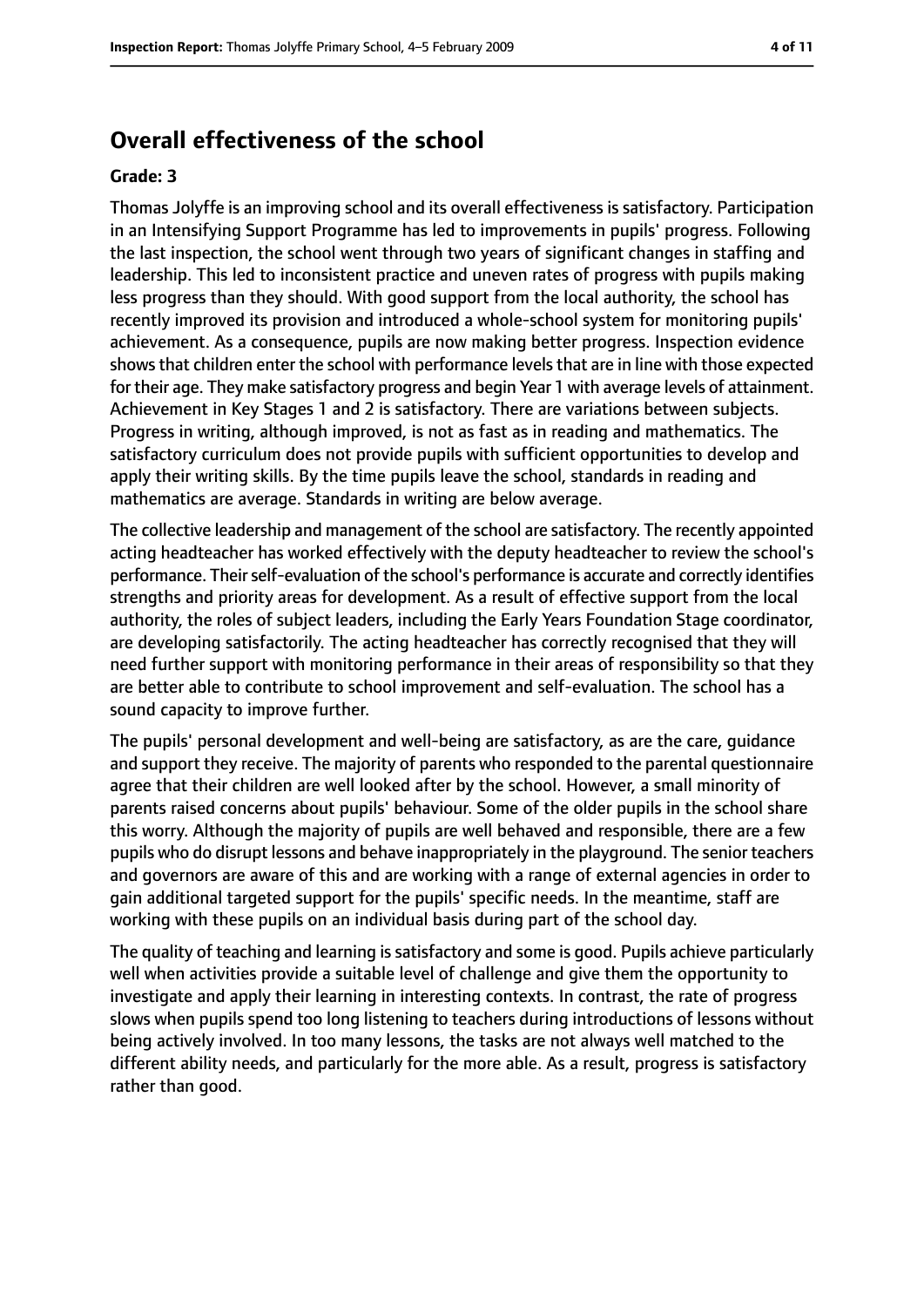# **Effectiveness of the Early Years Foundation Stage**

#### **Grade: 3**

Children start in the Reception classes with levels of development that are expected for their age, particularly in their social skills. They make satisfactory progress in the Reception Year. Most make good progress in learning the sounds of letters. However, teachers do not always provide the children, and especially the more able, with enough opportunities to transfer these skills to their writing. Children listen well, and when encouraged to do so, they enjoy speaking to and collaborating with each other. The quality of teaching is satisfactory. Children respond with enthusiasm when staff use a range of questions to encourage them to explain what they are learning and they have the chance to initiate new activities and take part in practical activities. Staff expectations of the children's ability to work independently are inconsistent. As a result, children often remain too long on one activity and they become restless when they are expected to remain passive for too long. With effective support from local authority consultants, staff have improved the outdoor play area and rearranged the indoor environment. These have extended opportunities for work and constructive play. Children play and cooperate amicably in a safe and secure environment. Links with parents are satisfactory. Leadership of the Early Years Foundation Stage is satisfactory. Systems for tracking children's progress are sound. Although staff are observing and evaluating children's learning, they do not always use this information to make sure that children are engaged, challenged and helped to reach the standards of which they are capable.

## **What the school should do to improve further**

- Increase the rate of progress for all pupils, especially in writing by increasing the opportunities pupils have to write in other subjects.
- Improve the quality of teaching and learning by ensuring activities are better matched to pupils' different learning needs, particularly the more able pupils.
- Further develop the roles of subject coordinators, including the Early Years Foundation Stage coordinator, so that they are better able to contribute to school improvement and self-evaluation.

A small proportion of schools whose overall effectiveness is judged satisfactory but which have areas of underperformance will receive a monitoring visit by an Ofsted inspector before their next section 5 inspection.

# **Achievement and standards**

#### **Grade: 3**

Pupils, including those with learning difficulties and/or disabilities, make satisfactory progress in Years 1 to 6. With valuable support from local authority advisors and consultants, progress has been particularly accelerated in reading and mathematics. This is due to improvements in monitoring pupils' performance and a whole-school focus on linking sounds and letters and mental mathematical strategies. These strategies have enabled pupils to catch up on lost ground caused by disruptions with staffing. The school has rightly prioritised writing as an area that still requires further improvement. The provisional Year 6 test results indicate that overall standards were in line with the national average and the majority of pupils reached the levels expected for their age in English, mathematics and science.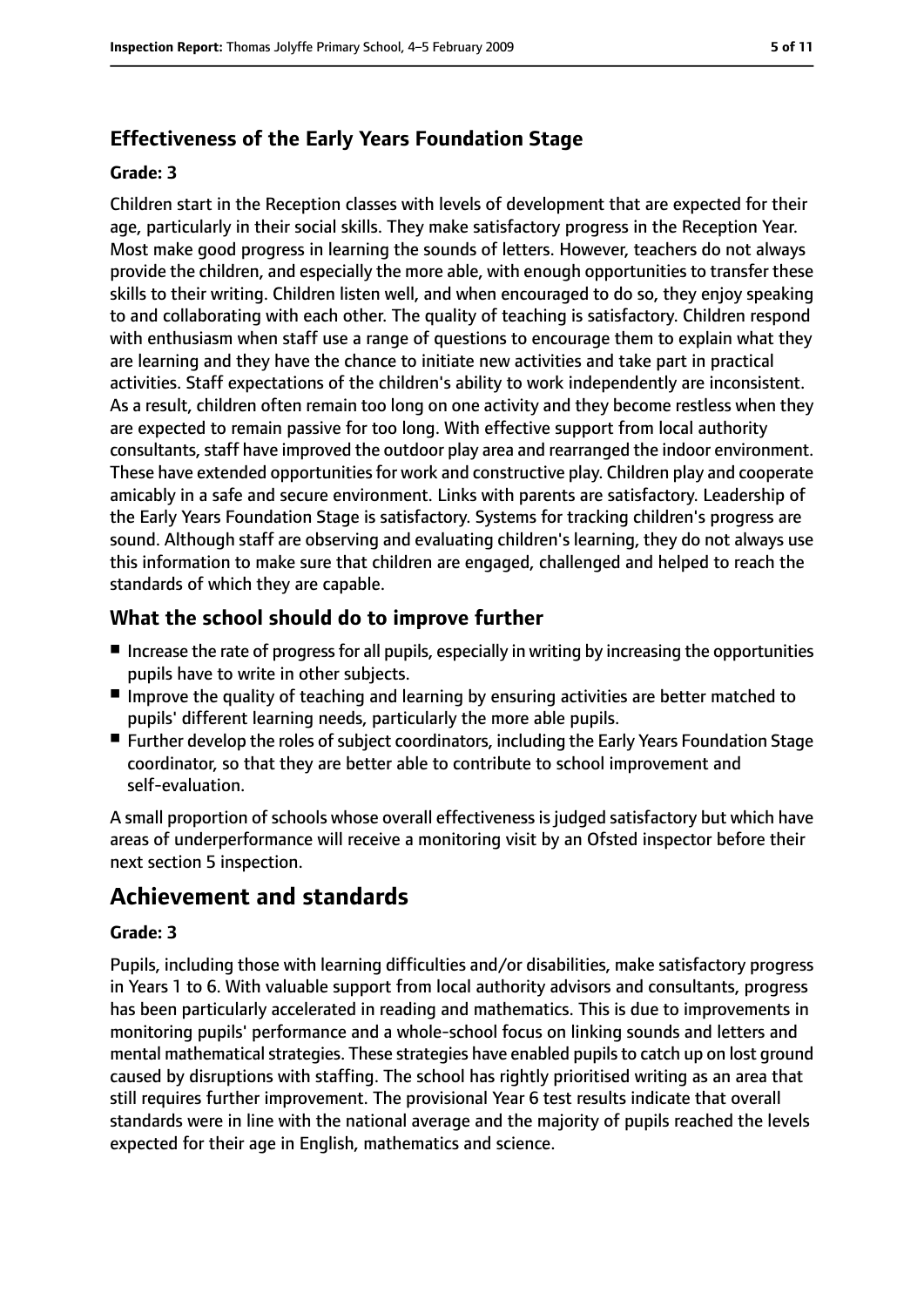# **Personal development and well-being**

#### **Grade: 3**

School assemblies and the curriculum ensure pupils' spiritual, moral, social and cultural development is good. Pupils have a good understanding of healthy living and are particularly enthusiastic about the activities that take place during Health Week. Pupils enjoy school, as reflected in their good attendance. Nevertheless, in lessons, they sometimes lose interest because they spend too long listening to lesson introductions or their work is either too easy or too difficult. Most pupils are developing into mature young citizens who adopt safe practices and care for and help each other in a range of different situations. However, there is a small minority who do behave inappropriately. Pupils make a satisfactory contribution to the community through their involvement in charities, such as Operation Christmas Child. Older pupils take responsibility to act as 'buddies' to younger ones. Pupils' satisfactory progress in literacy and numeracy skills help them to prepare adequately for the future.

# **Quality of provision**

## **Teaching and learning**

#### **Grade: 3**

Teaching and learning are satisfactory and improving. Examples of good practice include activities which ensure the level of challenge is exactly right for the different learning needs in the class and practical and interesting activities which motivate pupils and encourage them to do their best. Pupils make satisfactory rather than good progress because activities for the pupils are not always well matched to their different abilities. Activities for the more able pupils, for instance, often lack challenge and this limits the progress they make. Progress slows when pupils spend too long sitting passively in lessons. As a result, they become restless. Teaching assistants provide effective support when they work with individual or groups of pupils. However, in too many lessons they are not well deployed, particularly during lesson introductions.

#### **Curriculum and other activities**

#### **Grade: 3**

Provision for numeracy, literacy, and information and communication technology is satisfactory. The curriculum has recently been restructured around key topics so that there are greater links between subjects. While this has increased the opportunities pupils have to write, staff do not always emphasise the importance of sentence structure, spelling and the correct use of grammar. As a consequence, standards in writing are not as high as in reading and mathematics. Curriculum enrichment is good. There is a wide range of enthusiastically supported sporting and health-related activities which include a girls' football team which has won its place at the top of the county championships. There are numerous clubs and music and dramatic performing groups. Pupils benefit from many off-site visits in the region, ranging from the local sewerage works, to collaborating with the Royal Shakespeare Company on a young people's production of The Merchant of Venice.

#### **Care, guidance and support**

#### **Grade: 3**

Appropriate procedures to safeguard pupils are in place. Suitable risk assessments are carried out of the premises and for off-site visits. Although a small minority of parents and some older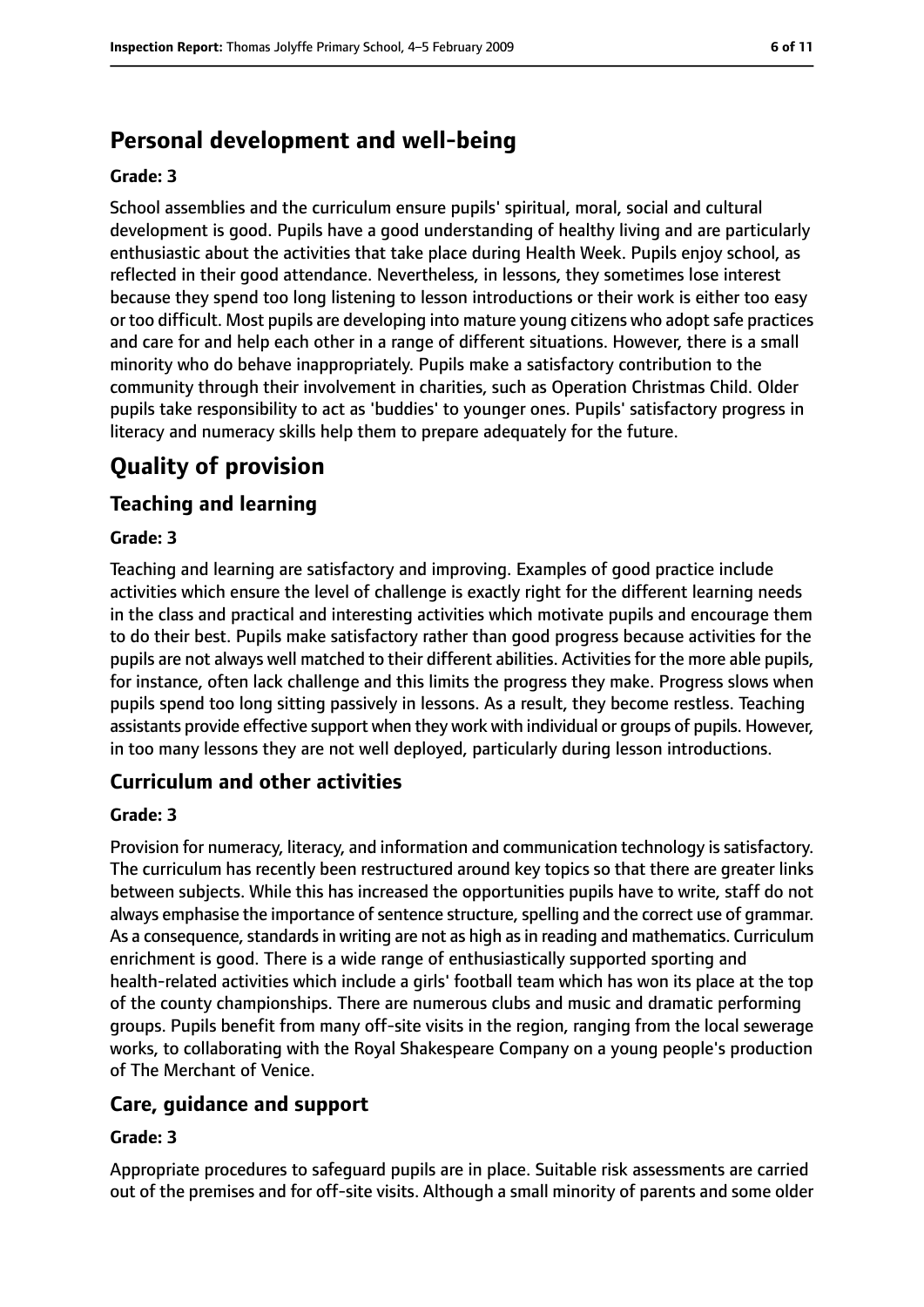pupils reported concerns, bullying incidents, where they occur, are dealt with rapidly by staff. The school environment provides a generally orderly setting in which most pupils feel safe. Suitable links with other agencies ensure those with learning difficulties and/or disabilities receive an appropriate level of support. This enables them to achieve as well as their peers. Academic guidance is satisfactory. Although all pupils have individual targets, the targets for the more able are not sufficiently challenging. Teachers' marking is satisfactory. Pupils do not always receive specific advice to help them understand how well they are doing and what they should do to achieve their learning targets.

# **Leadership and management**

#### **Grade: 3**

The acting headteacher is well supported by staff and governors. They share his determination to raise achievement. His feedback to staff following monitoring activities is precise and provides staff with the guidance they need to accelerate progress. The deputy headteacher is using assessment information well to identify those who are underachieving so that they can be provided with appropriate support. The school improvement plan accurately identifies the school's most pressing priorities. However, it does not always make clear how information about pupils' progress will be used to evaluate the impact of actions. Subject leaders are developing their roles within the school but have yet to be fully involved in monitoring and self-evaluation. Governors have a secure understanding of the school's strengths and weaknesses. They are increasingly holding the school to account for the progress made by pupils. The school has taken effective action to engage with the local and wider community. For instance, the school introduced a translation service following an analysis of the language needs of the local community. Although the school evaluates its contribution to community cohesion, this information is not yet used to inform long-term planning.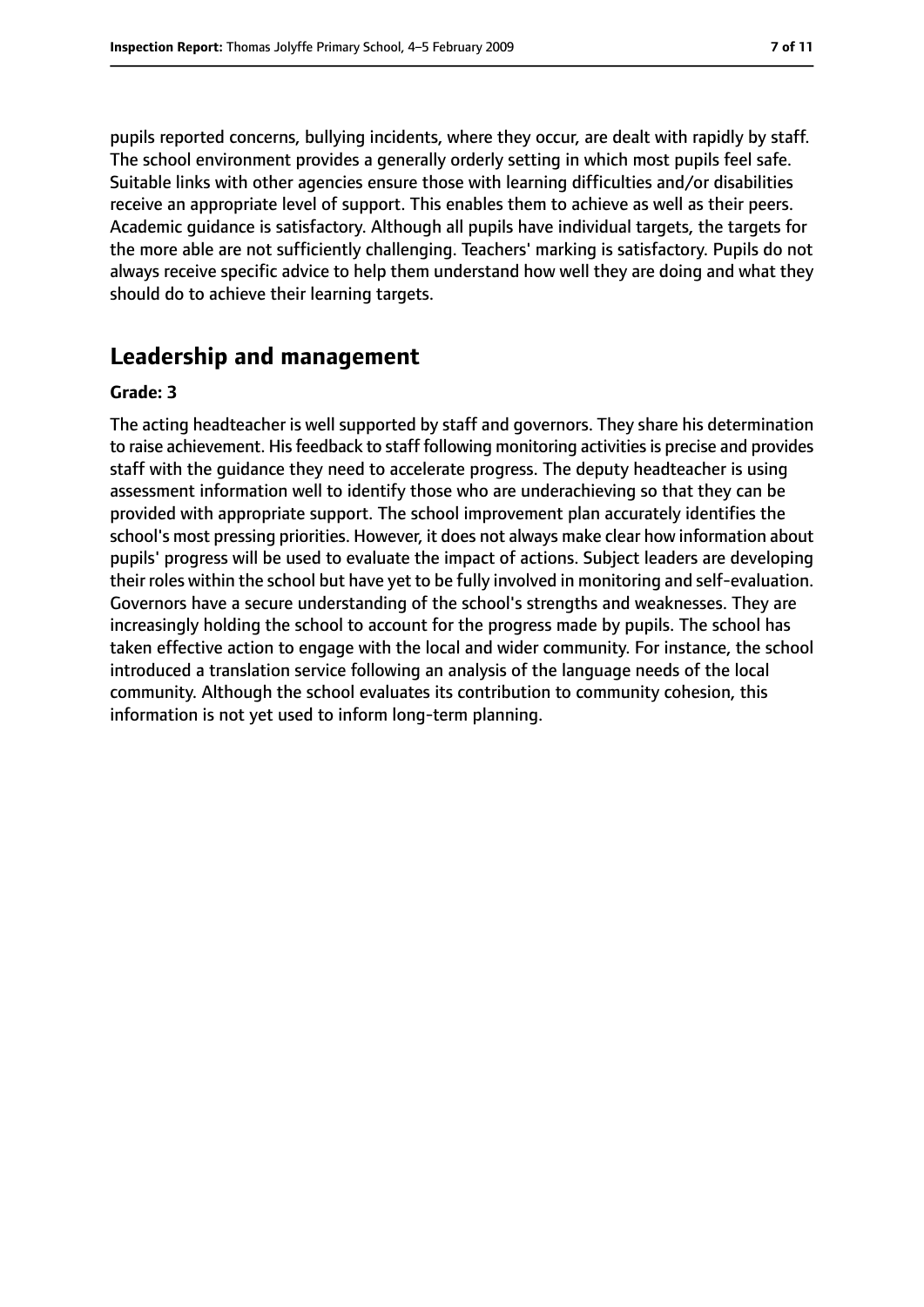**Any complaints about the inspection or the report should be made following the procedures set out in the guidance 'Complaints about school inspection', which is available from Ofsted's website: www.ofsted.gov.uk.**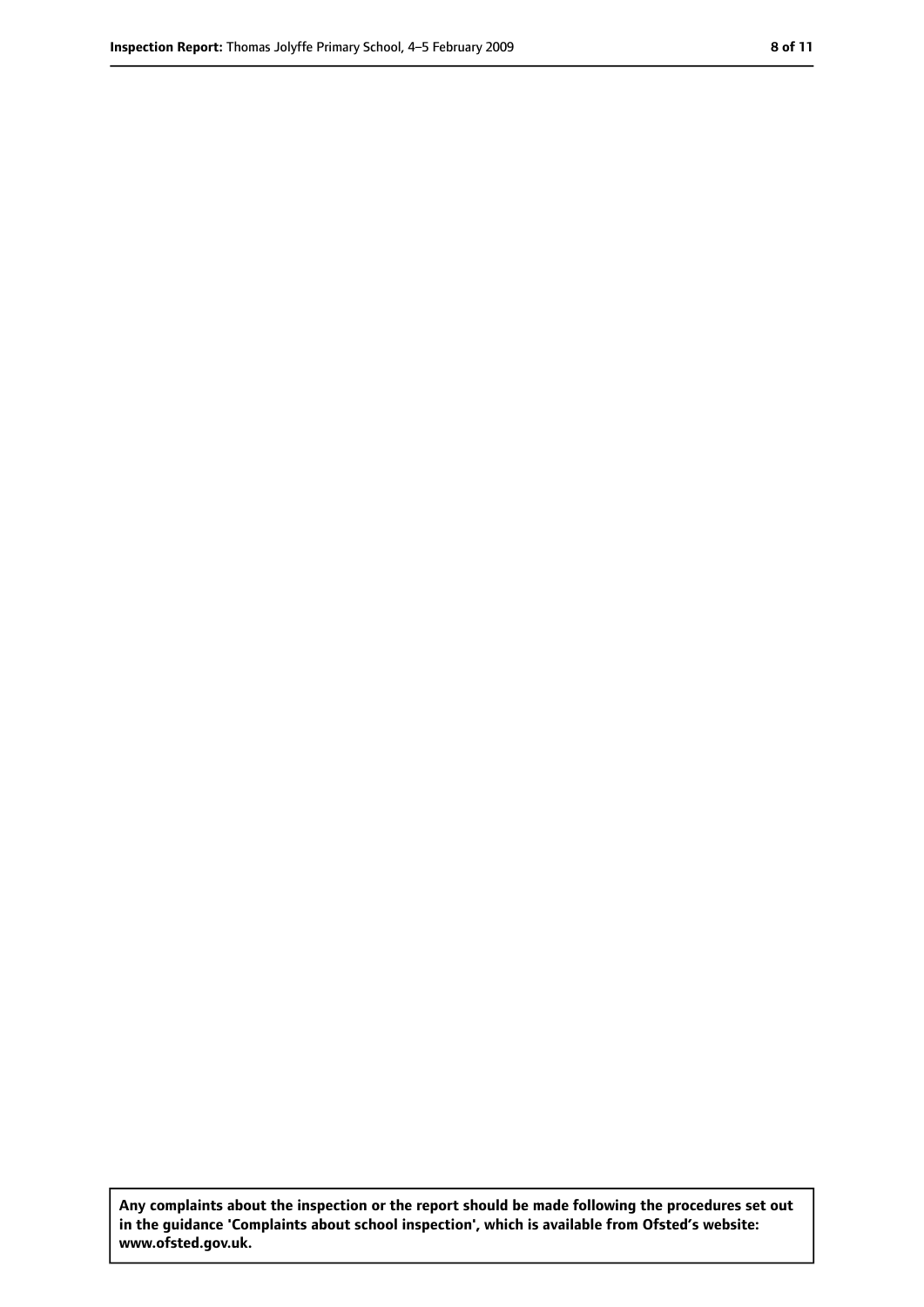# **Inspection judgements**

| Key to judgements: grade 1 is outstanding, grade 2 good, grade 3 satisfactory, and | School  |
|------------------------------------------------------------------------------------|---------|
| arade 4 inadequate                                                                 | Overall |

### **Overall effectiveness**

| How effective, efficient and inclusive is the provision of<br>education, integrated care and any extended services in meeting the<br>needs of learners? |     |
|---------------------------------------------------------------------------------------------------------------------------------------------------------|-----|
| Effective steps have been taken to promote improvement since the last<br>inspection                                                                     | Yes |
| How well does the school work in partnership with others to promote learners'<br>well being?                                                            | २   |
| The capacity to make any necessary improvements                                                                                                         |     |

# **Effectiveness of the Early Years Foundation Stage**

| How effective is the provision in meeting the needs of children in the<br>EYFS?              |  |
|----------------------------------------------------------------------------------------------|--|
| How well do children in the EYFS achieve?                                                    |  |
| How good are the overall personal development and well-being of the children<br>in the EYFS? |  |
| How effectively are children in the EYFS helped to learn and develop?                        |  |
| How effectively is the welfare of children in the EYFS promoted?                             |  |
| How effectively is provision in the EYFS led and managed?                                    |  |

## **Achievement and standards**

| How well do learners achieve?                                                                               |  |
|-------------------------------------------------------------------------------------------------------------|--|
| The standards <sup>1</sup> reached by learners                                                              |  |
| How well learners make progress, taking account of any significant variations<br>between groups of learners |  |
| How well learners with learning difficulties and/or disabilities make progress                              |  |

#### **Annex A**

<sup>&</sup>lt;sup>1</sup>Grade 1 - Exceptionally and consistently high; Grade 2 - Generally above average with none significantly below average; Grade 3 - Broadly average to below average; Grade 4 - Exceptionally low.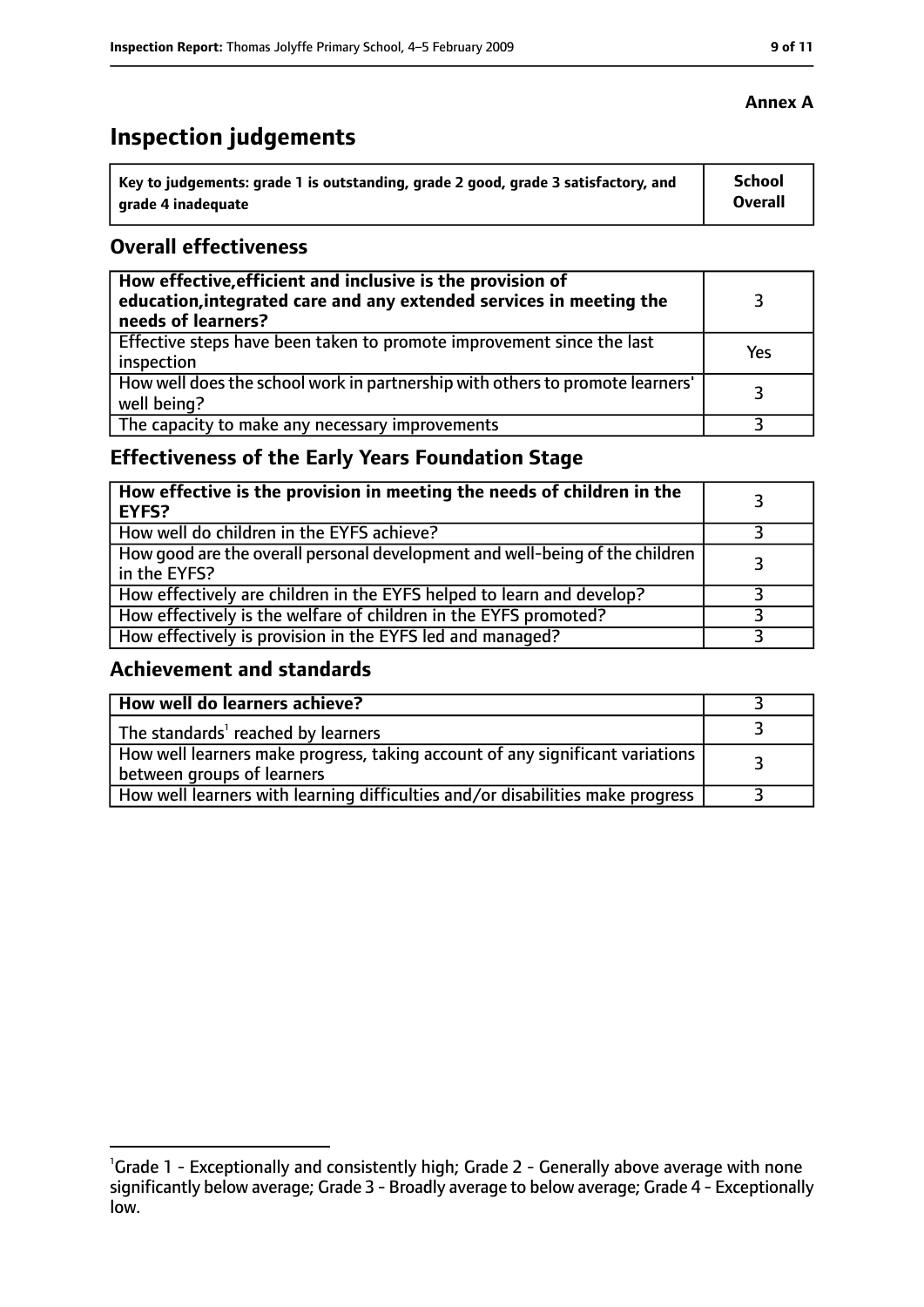# **Personal development and well-being**

| How good are the overall personal development and well-being of the<br>learners?                                 |  |
|------------------------------------------------------------------------------------------------------------------|--|
| The extent of learners' spiritual, moral, social and cultural development                                        |  |
| The extent to which learners adopt healthy lifestyles                                                            |  |
| The extent to which learners adopt safe practices                                                                |  |
| The extent to which learners enjoy their education                                                               |  |
| The attendance of learners                                                                                       |  |
| The behaviour of learners                                                                                        |  |
| The extent to which learners make a positive contribution to the community                                       |  |
| How well learners develop workplace and other skills that will contribute to<br>their future economic well-being |  |

# **The quality of provision**

| How effective are teaching and learning in meeting the full range of<br>learners' needs?                |  |
|---------------------------------------------------------------------------------------------------------|--|
| How well do the curriculum and other activities meet the range of needs and<br>  interests of learners? |  |
| How well are learners cared for, quided and supported?                                                  |  |

# **Leadership and management**

| How effective are leadership and management in raising achievement<br>and supporting all learners?                                              |     |
|-------------------------------------------------------------------------------------------------------------------------------------------------|-----|
| How effectively leaders and managers at all levels set clear direction leading<br>to improvement and promote high quality of care and education |     |
| How effectively leaders and managers use challenging targets to raise standards                                                                 |     |
| The effectiveness of the school's self-evaluation                                                                                               | 3   |
| How well equality of opportunity is promoted and discrimination eliminated                                                                      | 3   |
| How well does the school contribute to community cohesion?                                                                                      | 3   |
| How effectively and efficiently resources, including staff, are deployed to<br>achieve value for money                                          | 3   |
| The extent to which governors and other supervisory boards discharge their<br>responsibilities                                                  |     |
| Do procedures for safequarding learners meet current government<br>requirements?                                                                | Yes |
| Does this school require special measures?                                                                                                      | No  |
| Does this school require a notice to improve?                                                                                                   | No  |